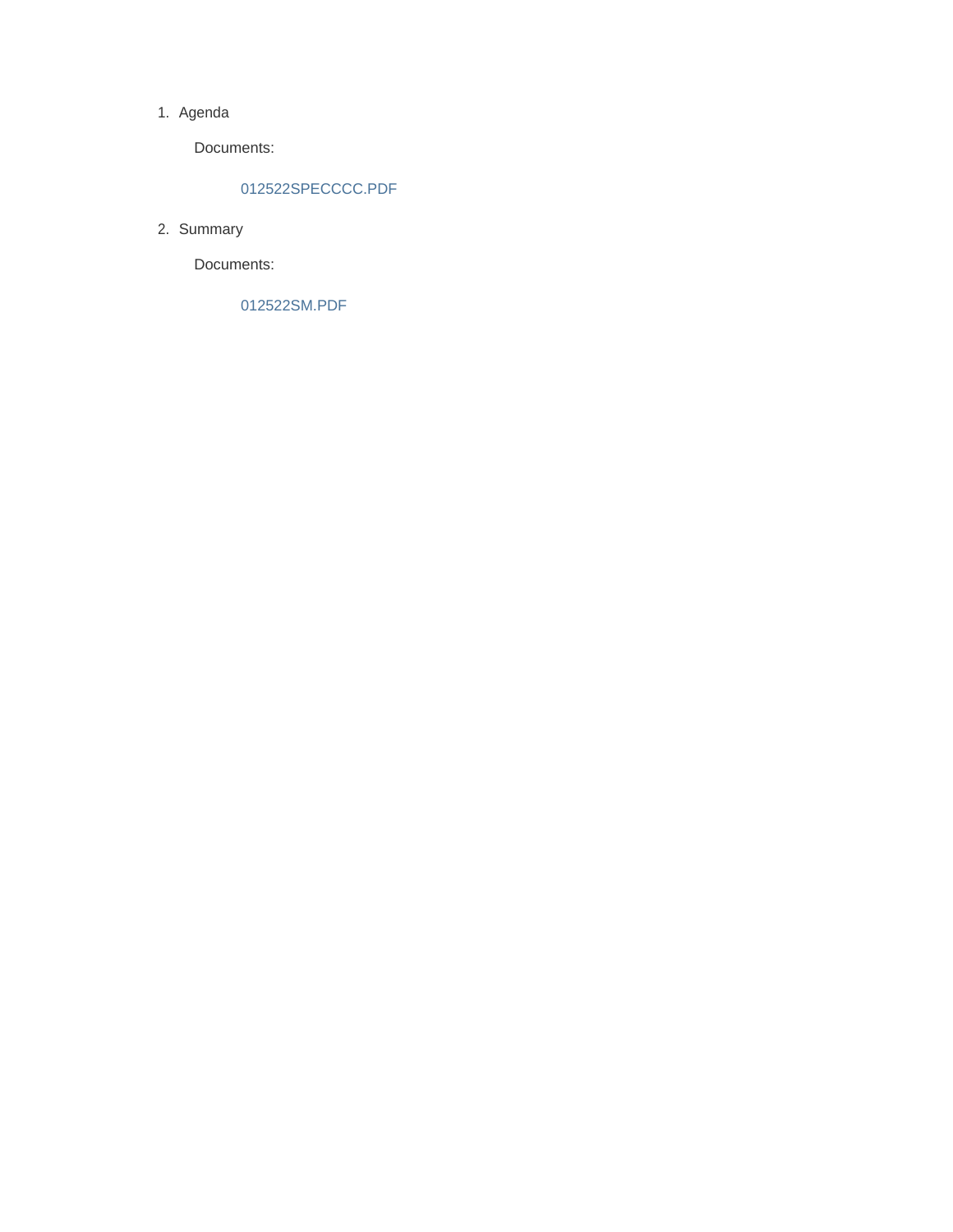

205 Lawrence Street Post Office Box 609 Marietta, Georgia 30061-0609

# **SPECIAL CALLED CITY COUNCIL MEETING**

Tuesday, January 25, 2022 **Immediately Following Public Safety Committee Council Chamber, City Hall** 

Memo to:

**All Members of City Council City Manager City Attorney City Clerk** 

From:

R. Steve Tumlin, Mayor

lin, Mayor<br>as authorized Betory Kelley  $M_{\rm w}$ R. Steve Tumlin, Mayor

You are hereby notified of a special meeting of City Council as per City Code Section 2.9(b) for items listed in the following agenda: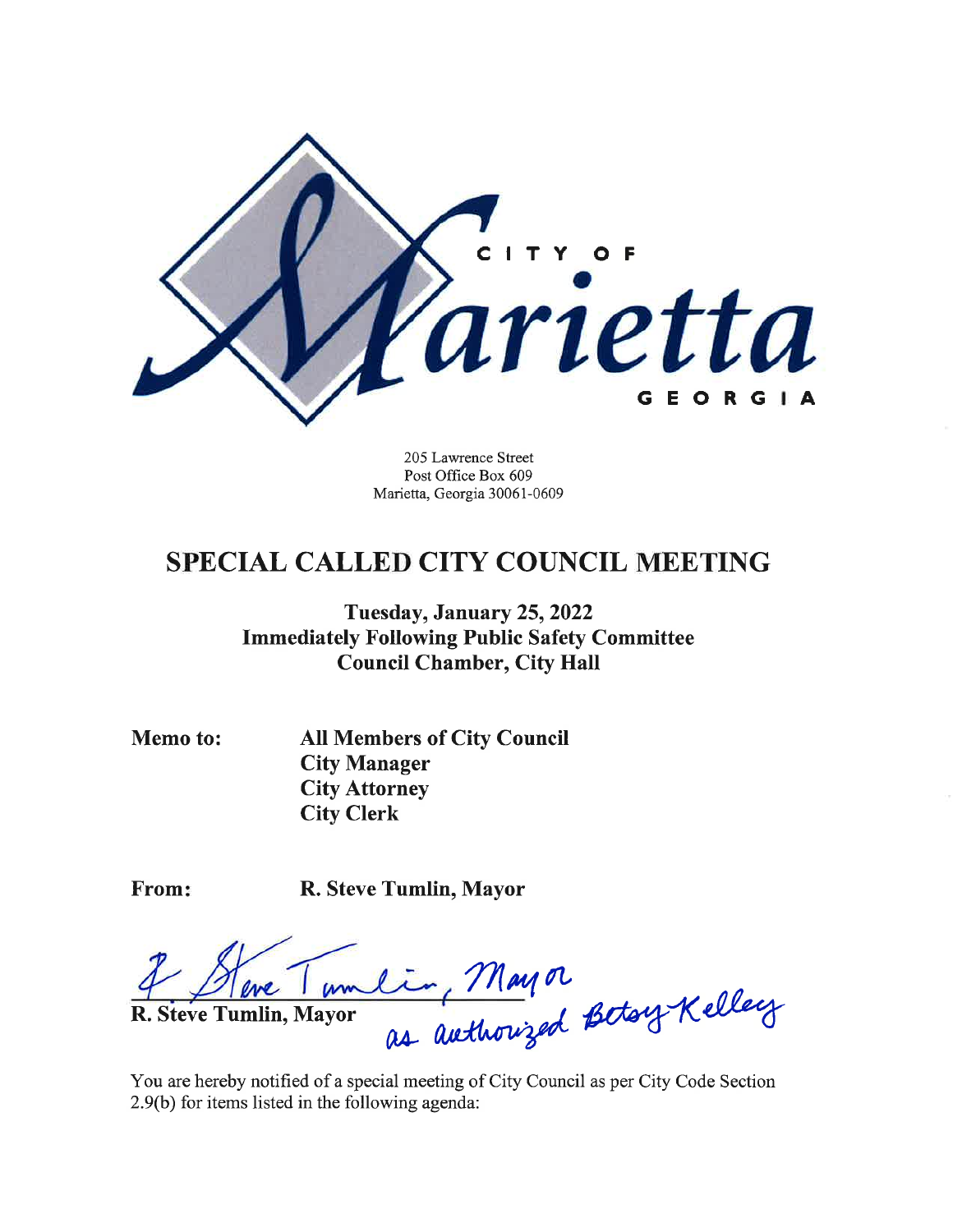

# **City of Marietta**

# **Meeting Agenda**

# **CITY COUNCIL SPECIAL MEETING**

R. Steve Tumlin, Mayor Cheryl Richardson, Ward 1 **Grif Chalfant, Ward 2** Johnny Walker, Ward 3 Andy Morris, Ward 4 M. Carlyle Kent, Ward 5 Andre L. Sims, Ward 6 Joseph R. Goldstein, Ward 7

Tuesday, January 25, 2022

**Immediately Following Public Safety Committee** 

**Council Chamber** 

# **CALL TO ORDER:**

# **BUSINESS:**

| 20211107 | <b>Appointed Officials Review</b>                                                                                         |
|----------|---------------------------------------------------------------------------------------------------------------------------|
|          | Discussion regarding annual required review of appointed officials per Code Section<br>4-4-24-120C.                       |
| 20220096 | <b>City Clerk Compensation and Contract</b>                                                                               |
|          | Review and approval of compensation and employment contract for Stephanie E. Guy per<br>City Code Section 4-4-2-030.C.    |
| 20220095 | <b>Administrative Assistant to the Mayor Compensation and Contract</b>                                                    |
|          | Review and approval of compensation and employment contract for Elizabeth S. Kelley per<br>City Code Section 4-4-2-030.C. |
| 20220101 | Board of Lights & Water General Manager Compensation                                                                      |
|          | Review and approval of compensation for Ronald J. Mull.                                                                   |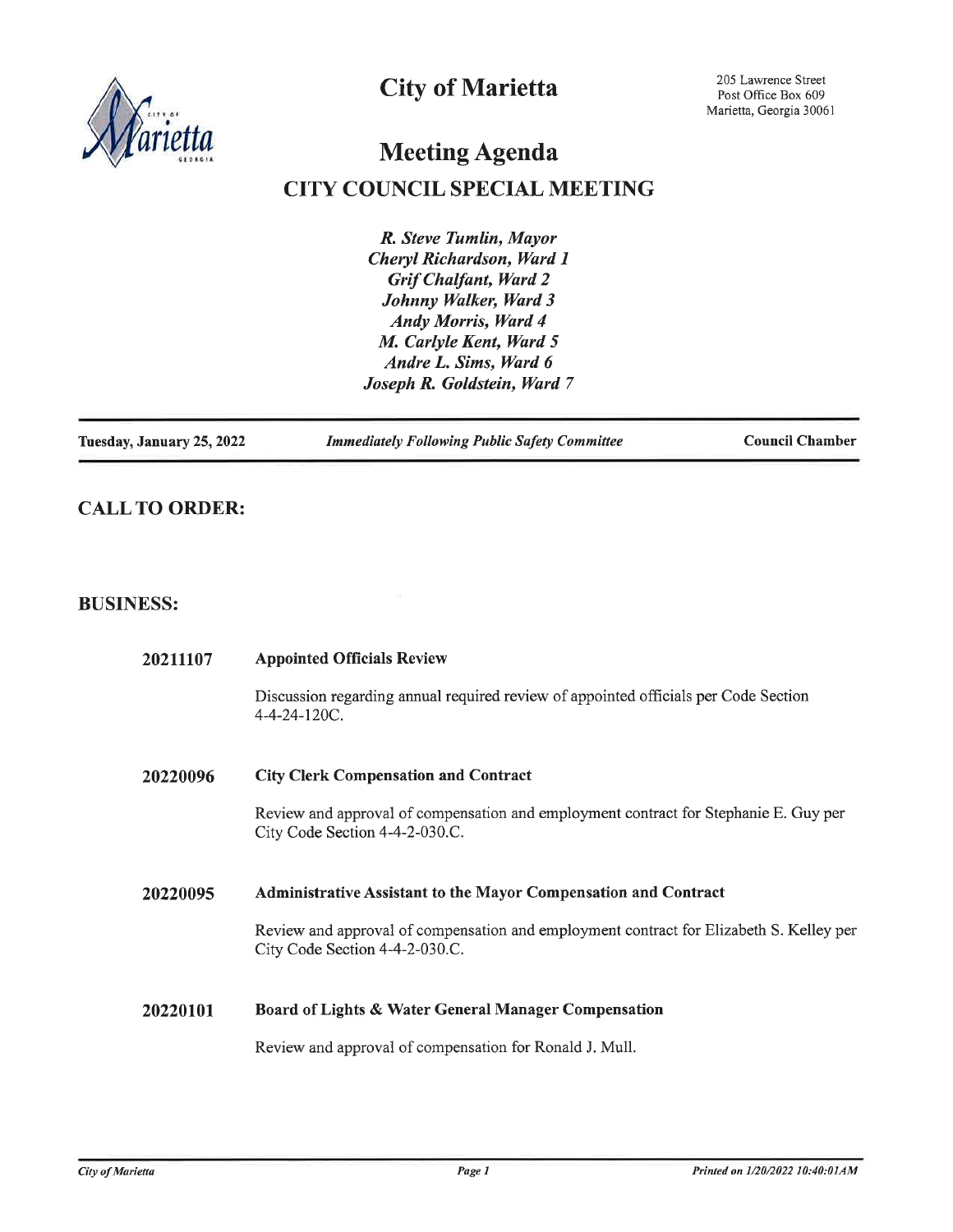#### **City Manager Compensation and Contract** 20220094

Review and approve compensation and employment contract for William F. Bruton, Jr. per City Charter Section 4.2 and City Code Section 4-4-2-030.C.

#### **Municipal Court Prosecuting Attorney Compensation and Contract** 20220098

Review and approval of compensation and employment contract for Benjamin F. Smith per City Code Section 4-4-2-030.C. Compensation is fixed by ordinance per City Charter Sections  $4.11(a)(5)$  and  $6.6(b)$ .

#### **Municipal Court Judge Compensation and Contract** 20220097

Review and approval of compensation and employment contract for Lawrence E. Burke per City Code Section 4-4-2-030.C. Compensation is fixed by ordinance per City Charter Sections  $4.11(a)(1)$  and  $6.2(b)$ .

#### 20220099 **Municipal Court Associate Judge Compensation**

Review and approval of compensation per session for the Associate Judges. Compensation of the judges is fixed by ordinance per City Charter Sections  $4.11(a)(1)$  and  $6.2(b)$ .

#### 20220100 **Municipal Court Assistant Prosecuting Attorney Compensation**

Review and approval of compensation per session for the Assistant Prosecuting Attorneys. Compensation of the prosecuting attorneys is fixed by ordinance per City Charter Sections  $4.11(a)(5)$  and 6.6(b).

#### 20220093 **Executive Session**

Executive Session to discuss legal, personnel, and/or real estate matters.

# **ADJOURNMENT:**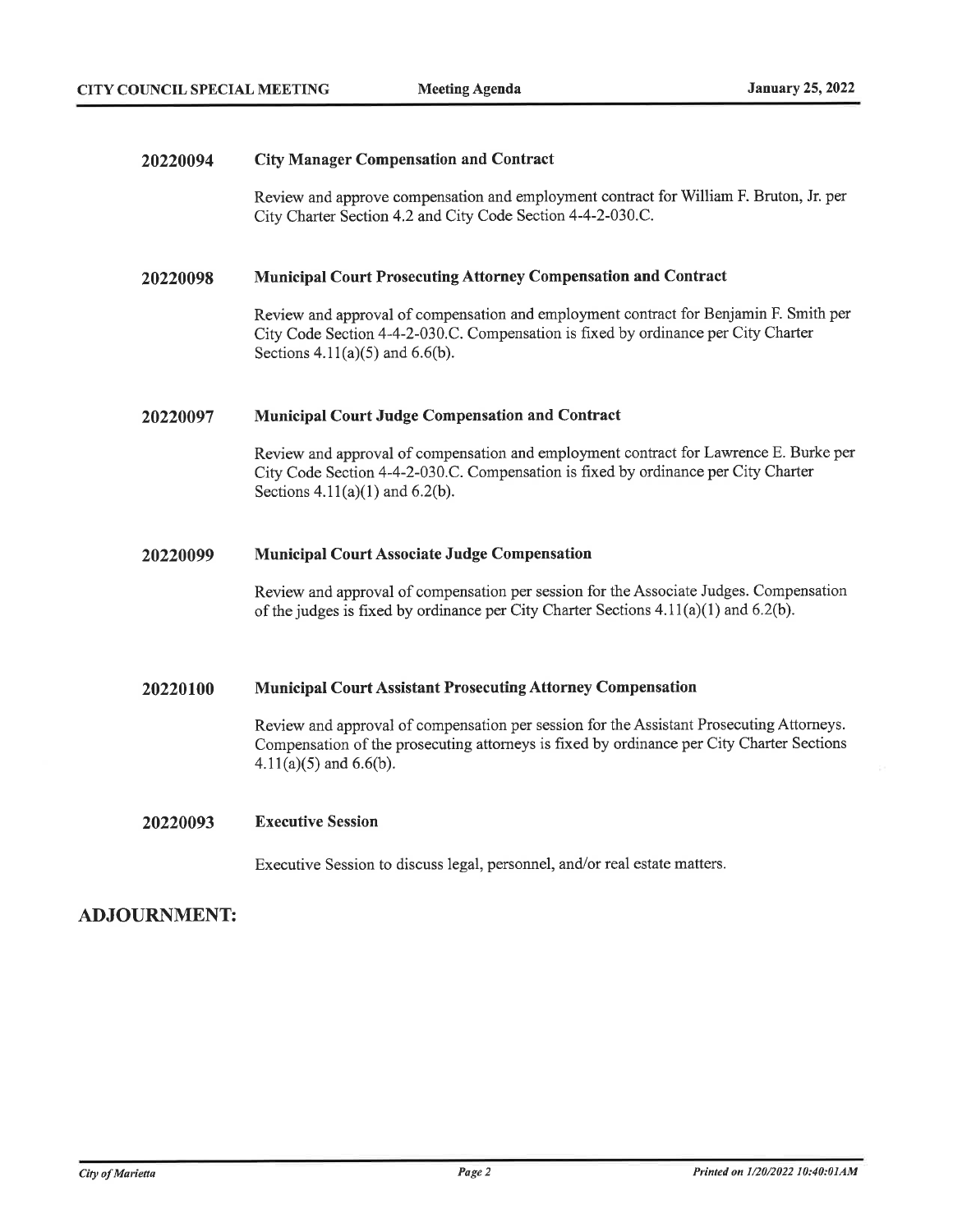

# **City of Marietta**

# **Meeting Summary CITY COUNCIL SPECIAL MEETING**

*R. Steve Tumlin, Mayor Cheryl Richardson, Ward 1 Grif Chalfant, Ward 2 Johnny Walker, Ward 3 Andy Morris, Ward 4 M. Carlyle Kent, Ward 5 Andre L. Sims, Ward 6 Joseph R. Goldstein, Ward 7*

# **Tuesday, January 25, 2022 Council Chamber**

# **Immediately Following Public Safety Committee**

| 20220105 | <b>Exempt from the Security Scanner</b>                                                                                             |
|----------|-------------------------------------------------------------------------------------------------------------------------------------|
|          | Discussion for the Council Members and city employees being exempt from<br>going through the security scanner for council meetings. |
|          | Requested by Council Member M. Carlyle Kent                                                                                         |
|          | Motion to remove the security scanner outside the Council Chambers.                                                                 |
|          | <b>Approved and Finalized</b>                                                                                                       |
| 20220073 | <b>Distinguished Service Award-Police Chief</b>                                                                                     |
|          | Motion to honor Chief Dan Flynn with a Distinguished Service Award.                                                                 |
|          | Requested by Council Member Cheryl Richardson                                                                                       |
|          | <b>Approved and Finalized</b>                                                                                                       |
| 20220093 | <b>Executive Session</b>                                                                                                            |
|          | Executive Session to discuss legal, personnel, and/or real estate matters.<br><b>Held</b>                                           |
| 20211107 | <b>Appointed Officials Review</b>                                                                                                   |
|          | Discussion regarding annual required review of appointed officials per Code<br>Section 4-4-24-120C.                                 |
|          | <b>Discussed</b>                                                                                                                    |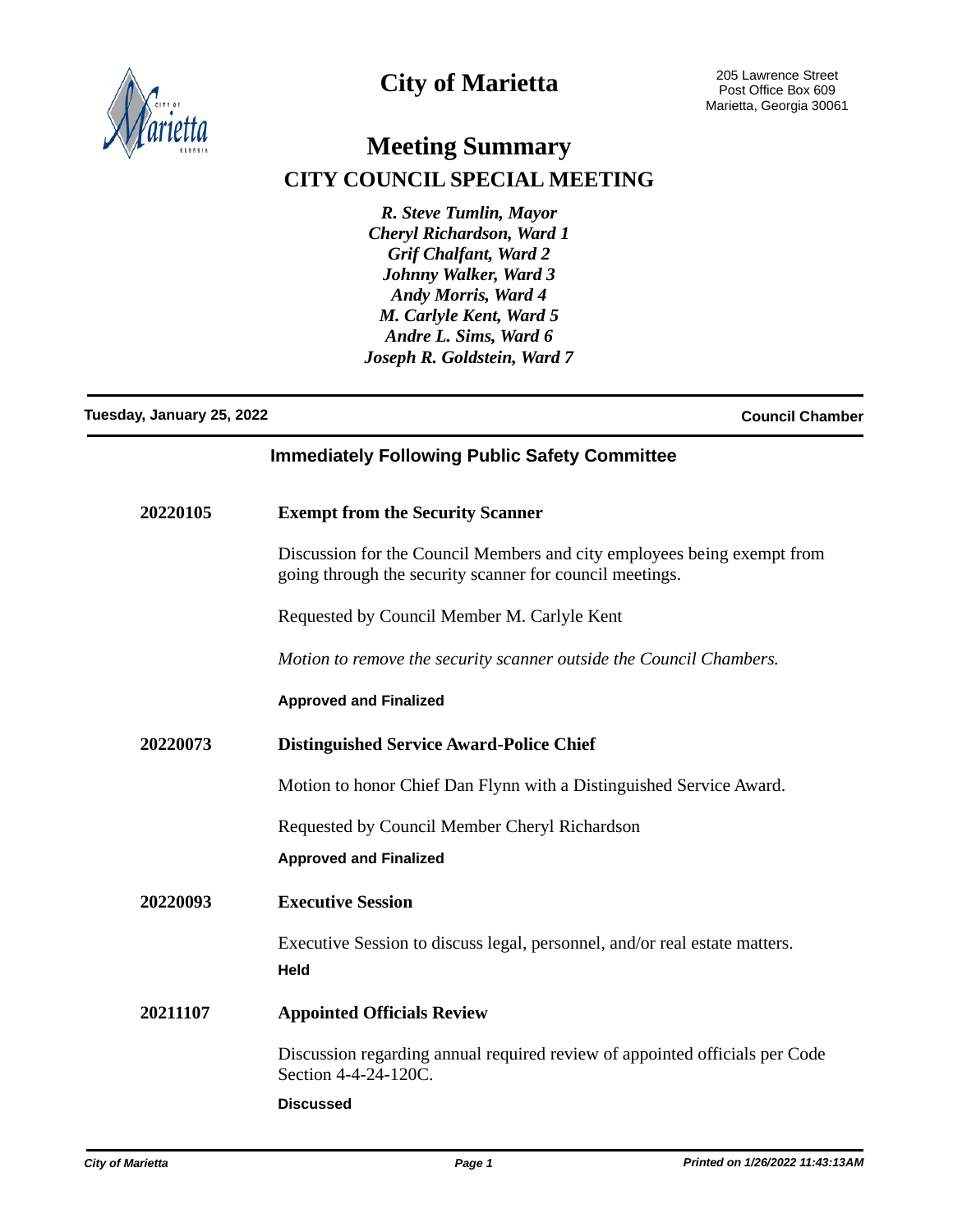# **20220096 City Clerk Compensation and Contract**

Review and approval of compensation and employment contract for Stephanie E. Guy per City Code Section 4-4-2-030.C.

*Motion approving employment contract for Stephanie E. Guy per City Code Section 4-4-2-030.C. Compensation set at \$84,905.60 retroactive to July 1, 2021, and \$87,380.80 retroactive to January 1, 2022. City Clerk will also participate in across the board increases provided to general employees as approved by the City Council as part of the Annual Budget.*

## **Approved and Finalized**

## **20220095 Administrative Assistant to the Mayor Compensation and Contract**

Review and approval of compensation and employment contract for Elizabeth S. Kelley per City Code Section 4-4-2-030.C.

*Motion approving employment contract for Elizabeth S. Kelley per City Code Section 4-4-2-030.C. Compensation set at \$27.33 per hour retroactive to July 1, 2021, and \$28.13 per hour retroactive to January 1, 2022. Employee will also participate in across the board increases provided to general employees as approved by the City Council as part of the Annual Budget.*

### **Approved and Finalized**

# **20220101 Board of Lights & Water General Manager Compensation**

Review and approval of compensation for Ronald J. Mull.

*Motion approving compensation for Ronald J. Mull set at \$151,944.00 retroactive to July 1, 2021, and \$156,374.40 retroactive to January 1, 2022. The General Manager will also participate in across the board increases provided to general employees as approved by the City Council as part of the Annual Budget.*

### **Approved and Finalized**

# **20220094 City Manager Compensation and Contract**

Review and approve compensation and employment contract for William F. Bruton, Jr. per City Charter Section 4.2 and City Code Section 4-4-2-030.C.

*Motion approving employment contract for William F. Bruton, Jr. per City Charter Section 4.2 and City Code Section 4-4-2-030.C. Compensation set at \$242,195.20 retroactive to July 1, 2021, and \$249,246.40 retroactive to January 1, 2022. City Manager will also participate in across the board increases provided to general employees as approved by the City Council as part of the Annual Budget.*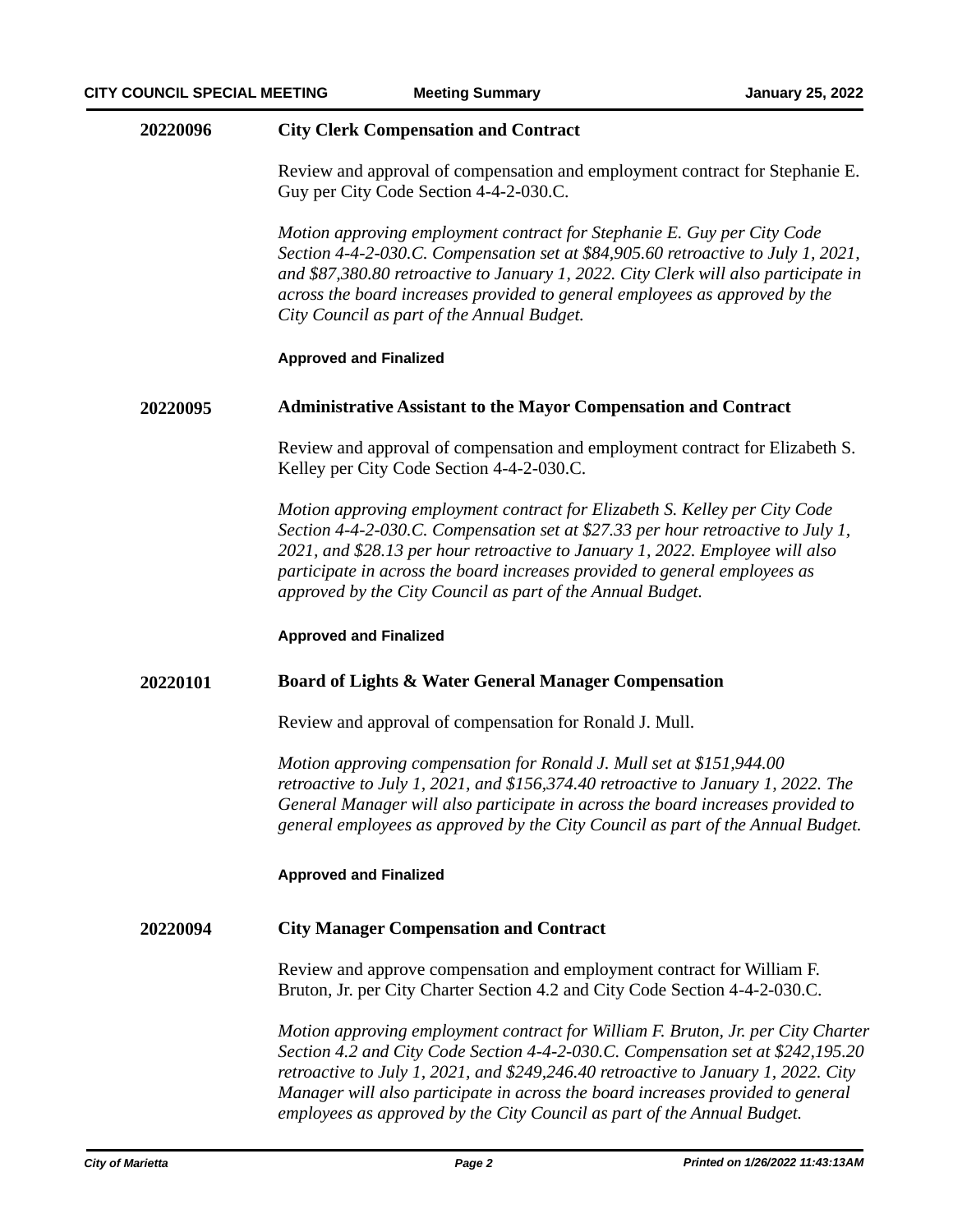### **Approved and Finalized**

# **20220098 Municipal Court Prosecuting Attorney Compensation and Contract**

Review and approval of compensation and employment contract for Benjamin F. Smith per City Code Section 4-4-2-030.C. Compensation is fixed by ordinance per City Charter Sections 4.11(a)(5) and 6.6(b).

*Motion approving employment contract for Benjamin F. Smith per City Code Section 4-4-2-030.C. Compensation is fixed by ordinance per City Charter Sections 4.11(a)(5) and 6.6(b) and set at \$75,668.04 retroactive to January 1, 2022. The Prosecuting Attorney will also participate in across the board increases provided to general employees as approved by the City Council as part of the Annual Budget.*

**Approved and Finalized**

## **20220097 Municipal Court Judge Compensation and Contract**

Review and approval of compensation and employment contract for Lawrence E. Burke per City Code Section 4-4-2-030.C. Compensation is fixed by ordinance per City Charter Sections 4.11(a)(1) and 6.2(b).

*Motion approving employment contract for Lawrence E. Burke per City Code Section 4-4-2-030.C. Compensation is fixed by ordinance per City Charter Sections 4.11(a)(1) and 6.2(b) and set at \$76,668.00 effective January 13, 2022. The Judge will also participate in across the board increases provided to general employees as approved by the City Council as part of the Annual Budget.*

### **Approved and Finalized**

### **20220099 Municipal Court Associate Judge Compensation**

Review and approval of compensation per session for the Associate Judges. Compensation of the judges is fixed by ordinance per City Charter Sections  $4.11(a)(1)$  and 6.2(b).

*Motion approving compensation per session for the Associate Judges. Compensation of the judges is fixed by ordinance per City Charter Sections 4.11(a)(1) and 6.2(b) and set at \$300.00 per session effective January 25, 2022.*

## **Approved and Finalized**